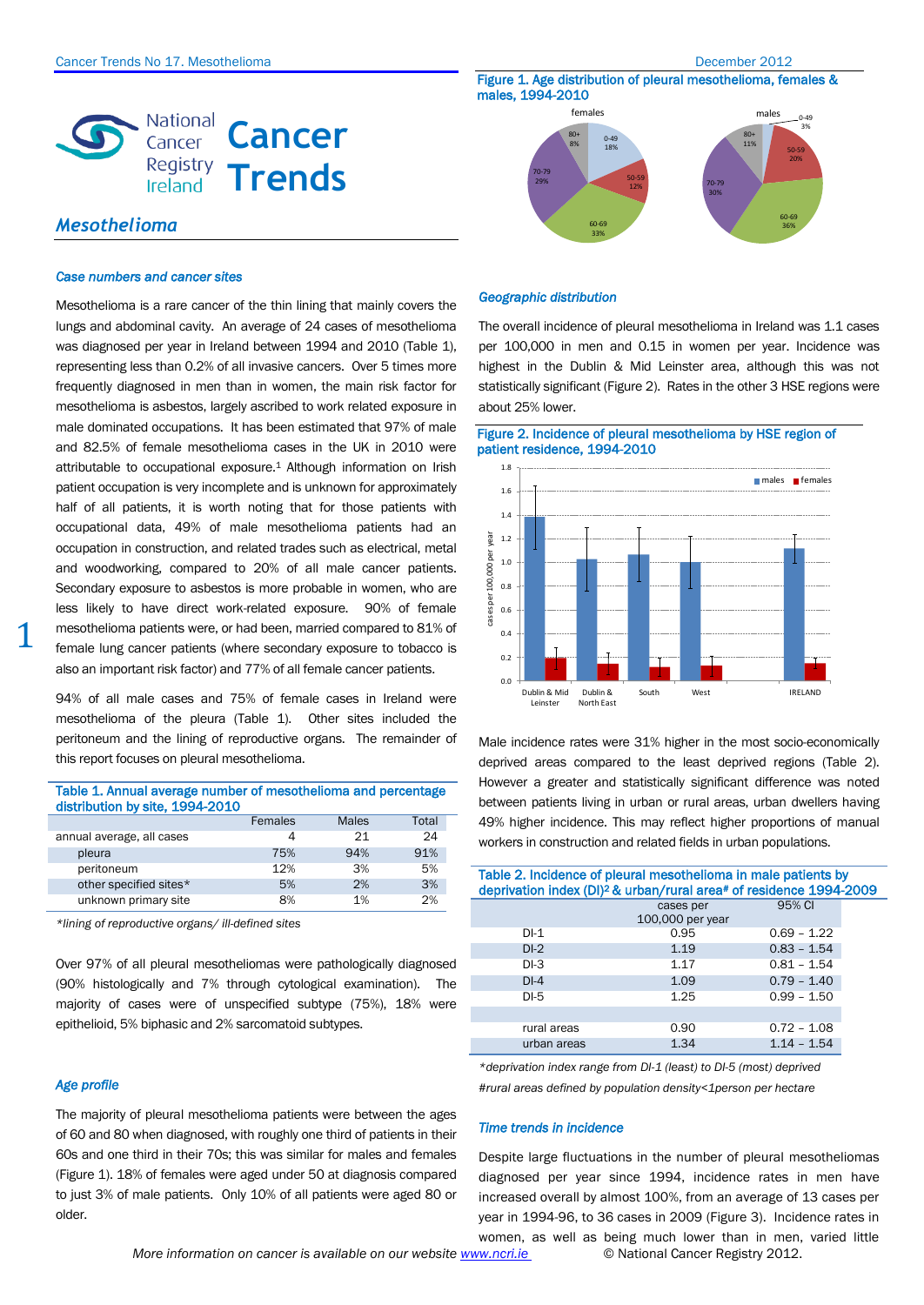## Cancer Trends No 17. Mesothelioma December 2012

overall with a maximum of 6 women diagnosed in 2004. Increases in mesothelioma incidence in developed countries have been well reported in the literature. With a long latency period between exposure and diagnosis (usually 30 years or more), incidence in the UK is expected to peak in 2020. <sup>3</sup> In Ireland, asbestos was mostly used from the 1960's to the mid 1980's. It was banned on a phased basis under legislation in 1994 and 1998 and a general prohibition on its use was introduced under EU regulations in 20004. Based on incidence trends from 1994 and current population projections, we estimate an annual incidence of 68 cases of male mesothelioma in Ireland in 2020.

# Figure 3. Trends in pleural mesothelioma incidence, 1994–2010



### *International variation in incidence*

Recent directly comparable international incidence data on pleural mesothelioma are difficult to find in the literature. A study published in 2003 indicated that during the 1990's, incidence in males was very variable across Europe, with Irish rates ranked 13th of 20 countries examined (Figure 4). <sup>5</sup> Highest rates were found in Scotland, England and the Netherlands and lowest rates in eastern European countries generally. Irish females ranked 2nd lowest in incidence overall and similar to males, highest rates were recorded in Scotland, England and the Netherlands and also in Italy.



### Figure 4. Incidence of pleural mesothelioma in Europe, 1990-1997<sup>5</sup>

*Stage at diagnosis* 

A large proportion of patients had unstaged cancers; 43% of females and 56% of males (Figure 5). Of those cases that were staged, approximately equal proportions of male cases had localised (stage I), regional (stage II-III) and distant (stage IV) tumours. Female patients had a somewhat greater relative proportion of late stage tumours compared to males (23% of all cases) but due to the large volume of unstaged tumours in both sexes, it is difficult to access if there is a real difference in their stage distributions



### *Treatment*

Chemotherapy was the most common treatment overall and there was a clear increase in the proportion of patients treated over time - almost 60% of both males and females had chemotherapy during 2005-2010 (Figure 6). Comparatively few patients had tumour-directed surgery and approximately 1 in 5 patients overall had radiotherapy, with no major change in the percentage of patients treated over time. Along with the increase observed in chemotherapy over time was a clear decline in the proportion of patients having no tumour directed treatment, particularly in males, falling from 70% in the 1990's to 36% in recent years.





*\*selected registries within each country only*

*More information on cancer is available on our website www.ncri.ie* © National Cancer Registry 2012.

2